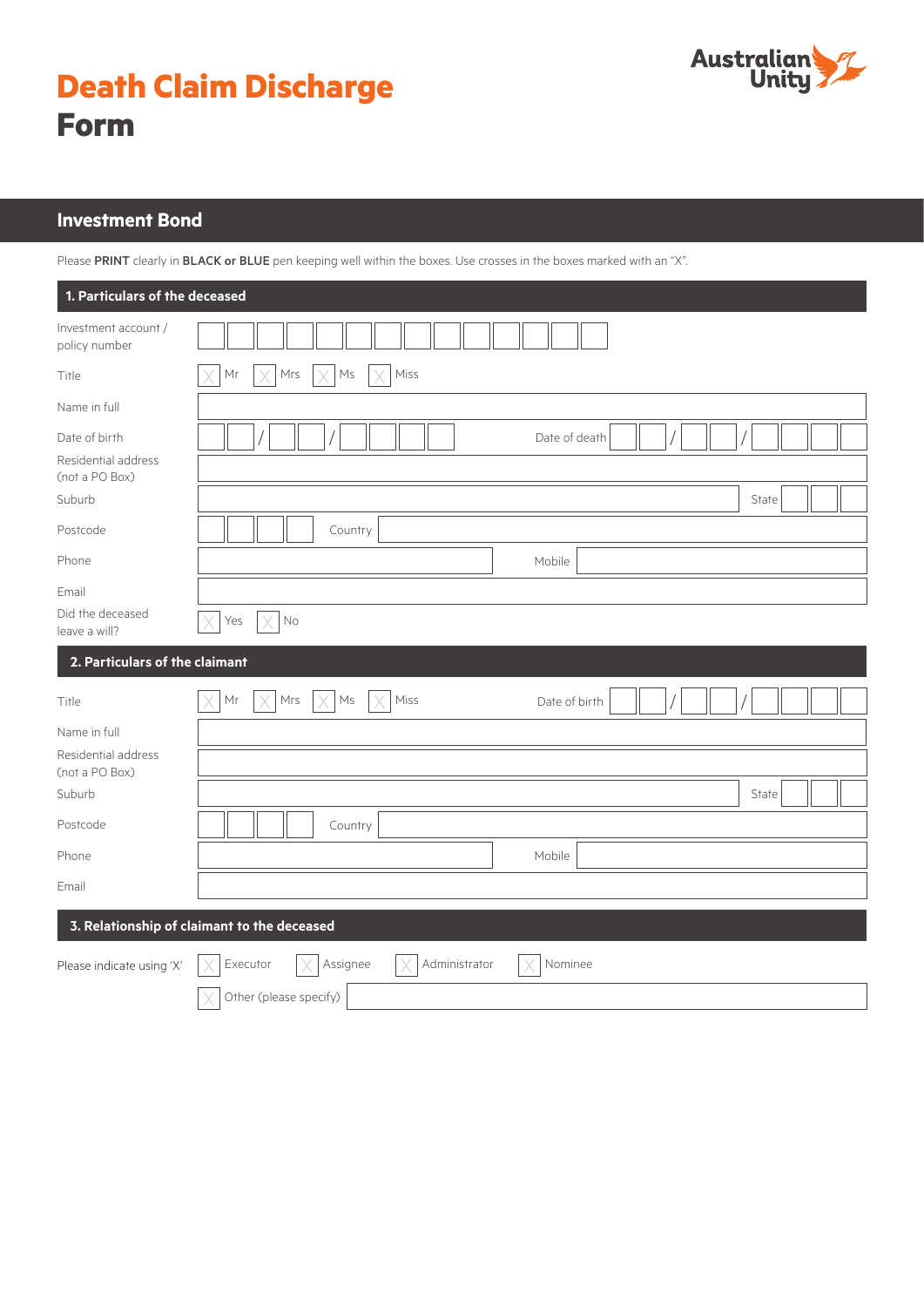#### **Declaration of claimant**

I declare that I am legally entitled to receive the sum payable under the above mentioned policy. I hereby covenant to indemnify and forever indemnified Australian Unity Investment Bonds Limited and its Agents from and against all losses in respect thereof and all claims, actions, proceedings, demands, costs and expenses whatsoever, which may be made or brought against it by reason of compliance with this request.

|      | <b>Signature of claimant</b> | <b>Signature of witness*</b> |          |
|------|------------------------------|------------------------------|----------|
|      |                              | X                            |          |
| Date |                              | Date                         |          |
|      |                              | Print name                   |          |
|      |                              | Address                      |          |
|      |                              | Suburb                       |          |
|      |                              | State                        | Postcode |

Persons signing this statement should note that the law imposes severe penalties for making false statements (\$10,000 or imprisonment for two years or both) or failing to ensure that a statement is not false or misleading (\$5,000 or imprisonment for 1 year or both).

\*A witness is an individual over the age of 18 years who does not reside at the same address as the claimant.

#### **4. Important documents required**

To ensure that we are able to process this claim quickly and efficiently, please 'X' that you have included the following documents:

(a) Original Certificate of Membership Note: If you do not have the original Certificate of Membership you must complete Section 6. Statutory Declaration

(b) Full (or extract) Death Certificate - original or certified copy

(c) Last known Will or letters of administration - original or certified copy

(d) Probate is required if the claim exceeds \$50,000 - original or certified copy Note: This term is not required if a valid nomination of beneficiary is held by Australian Unity

# **5. Verification and certification**

Where your documents need to be certified, we suggest that the person certifying the document(s) for you use the following statement on the copy being certified:

### 'I certify this to be a true copy of [name of document] the original of which, was produced to me at the time of signing'.

The document must also be dated, and have the signature, printed name, occupation, employer and address of the person certifying the document.

#### **List of persons who can certify copies of original documents:**

- Accountants (members of the Institute of Chartered Accountants, the Australian Society of CPA's or the National Institute of Accountants).
- Aldermen or Councillors of Municipal of Shire Councils.
- Bank, Building Society and Credit Union employees and agents authorised by their institution to open accounts.
- International Banks employees authorised by their institution to open accounts where the International Bank engages in a transaction with a cash dealer.
- Bailiffs.
- Barrictore
- Clerks of Courts.
- Clerks of Petty Sessions.
- Commissioned officers currently serving in the defence forces.
- Dentists.
- Diplomatic or consular officers to an Australian Embassy.
- Holders of statutory offices for which an annual salary is payable.
- Insurance company full-time employees who have been employee continuously for at least five years by such company.
- Judges and Masters of Federal or State Parliament.
- Justice of the Peace.
- Members of an Aboriginal community council and recognised community elders of an Aboriginal community.
- Medical Practitioners.
- Members of Federal or State Parliament.
- Members of the Legislative Assembly of the ACT, Northern Territory or Norfolk Island.
- Ministers of Religion who are authorised Marriage Celebrants.
- Notaries public.
- Nursing sisters.